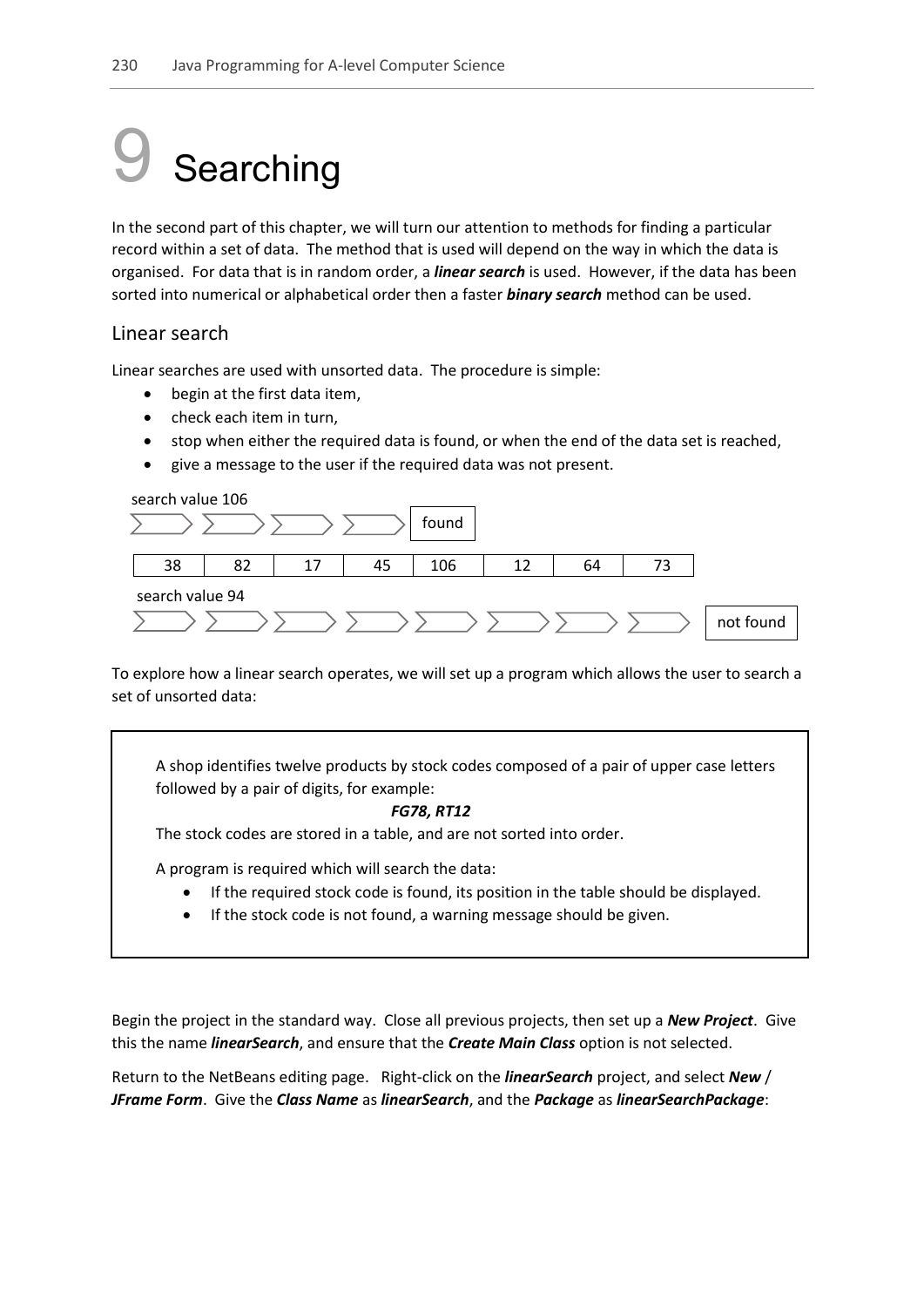Return to the NetBeans editing screen.

- Right-click on the *form*, and select *Set layout* / *Absolute layout*.
- Go to the *Properties* window on the bottom right of the screen and click the *Code* tab. Select the option: *Form Size Policy* / *Generate pack()* / *Generate Resize code*.
- Click the Source tab above the design window to open the program code. Locate the main method. Use the + icon to open the program lines and change the parameter "*Nimbus*" to "*Windows*".

Run the program and accept the *main* class which is offered. Check that a blank window appears and has the correct size and colour scheme. Close the program and return to the editing screen. Click on the *Design* tab to move to the form layout view.

Add a Table component to the form. Rename this as *tblStockCodes*.

|         |         | $\Box$  |         |  |
|---------|---------|---------|---------|--|
| Title 1 | Title 2 | Title 3 | Title 4 |  |
|         |         |         |         |  |
|         |         |         |         |  |
|         |         |         |         |  |
|         |         |         |         |  |

Go to the *Properties* window for the table and locate the *model* property. Click in the right column to open the editing window. Set the number of *Rows* to 12, and the number of *Columns* to 2.

Give *titles* and *data types* for the columns:

| <b>Position</b>                             | <i><b>Integer</b></i> |  |  |
|---------------------------------------------|-----------------------|--|--|
| <b>Stock code</b>                           | <b>String</b>         |  |  |
| at anlutha Staak sada salumn ta ba aditabla |                       |  |  |

Set only the Stock code column to be editable.

| Table Model<br>Table Settings | Set tblStockCodes's model property using: Table model customizer<br>Default Values |                             | v                                   |                                          |
|-------------------------------|------------------------------------------------------------------------------------|-----------------------------|-------------------------------------|------------------------------------------|
| Column<br>1<br>$\overline{2}$ | Specify Title and Column Types Here:<br>Title<br>Position<br>Stock code            | Type<br>Integer<br>String   | Editable<br>$\overline{\mathbf{v}}$ | Insert<br>Delete<br>Move Up<br>Move Down |
| Rows: $ 12 $                  | Columns: 2<br>$+$ $-$<br>OK                                                        | $+$ $-$<br>Reset to Default | Cancel                              | Help                                     |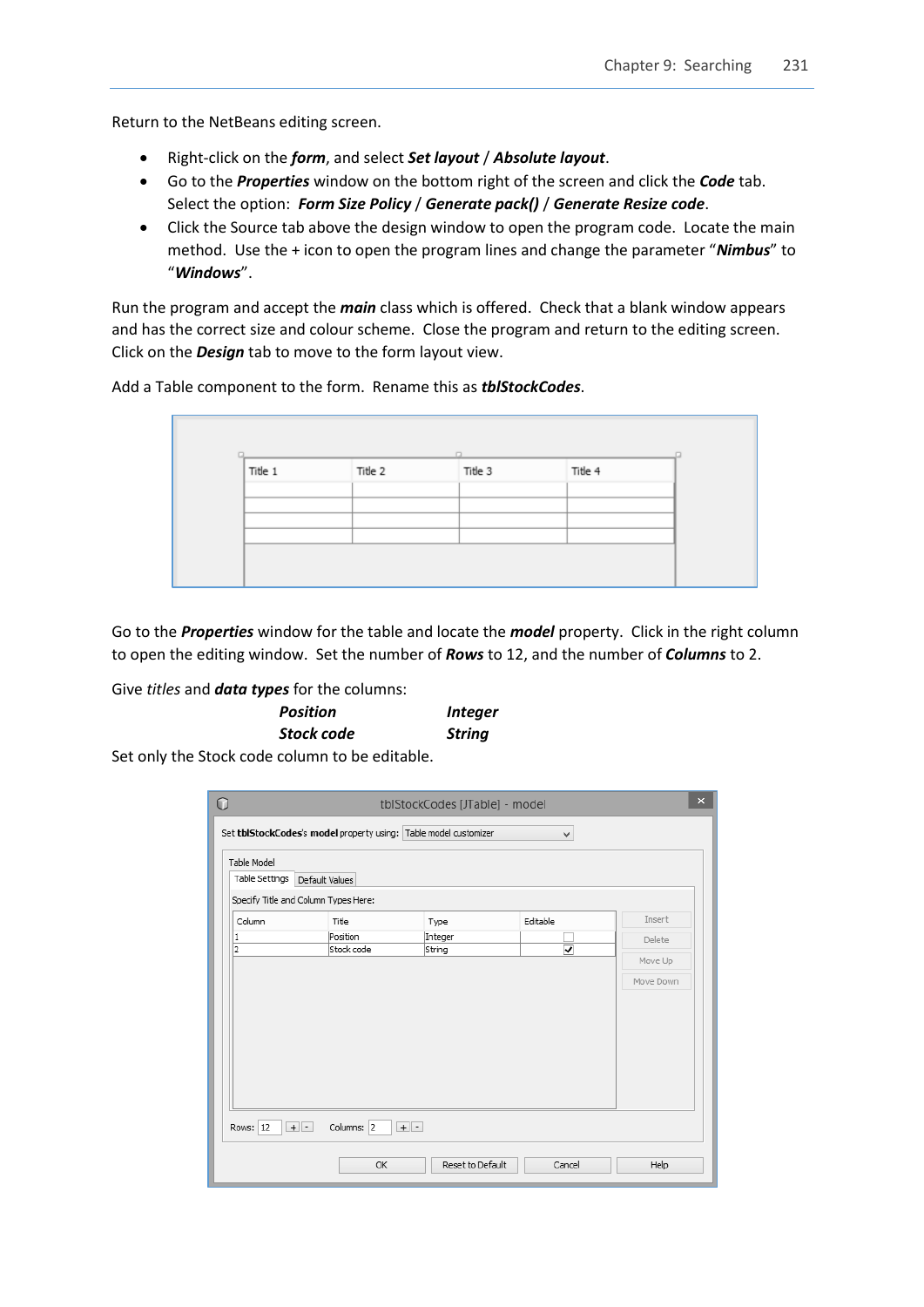Click the *OK* button to return to the form design screen. Check that the table headings are displayed correctly. Add:

- a label "*Search value*", with a text field alongside called *txtSearchValue*.
- a button with the caption "*Search*". Rename this as *btnSearch*.
- a text field for output of the result of the search. Rename this as *txtResult*.

|              | Position | Stock code |        |
|--------------|----------|------------|--------|
|              |          |            |        |
|              |          |            |        |
|              |          |            |        |
|              |          |            |        |
|              |          |            |        |
|              |          |            |        |
| Search value |          |            | Search |
|              |          |            |        |
|              |          |            |        |

Click the Source tab to move to the program code screen.

The program should search a set of twelve stock codes, each composed of a pair of upper case letters followed by a pair of digits, such as *FG78* or *RT12*. Rather than having to create a set of test data, we can make the program generate the stock codes using random numbers.

Add the Java *random number* module at the start of the program. Define an array called *stockCode*  to hold the test data, then insert a loop in the *linearSearch( )* method:

| package linearSearchPackage;                           |  |
|--------------------------------------------------------|--|
| import java.util.Random;                               |  |
| public class linearSearch extends javax.swing.JFrame { |  |
| String[] stockCode=new String[13];                     |  |
| public linearSearch() {<br>initComponents();           |  |
| String stockCode;<br>for (int i=0; $i < 12; i++)$      |  |
|                                                        |  |
|                                                        |  |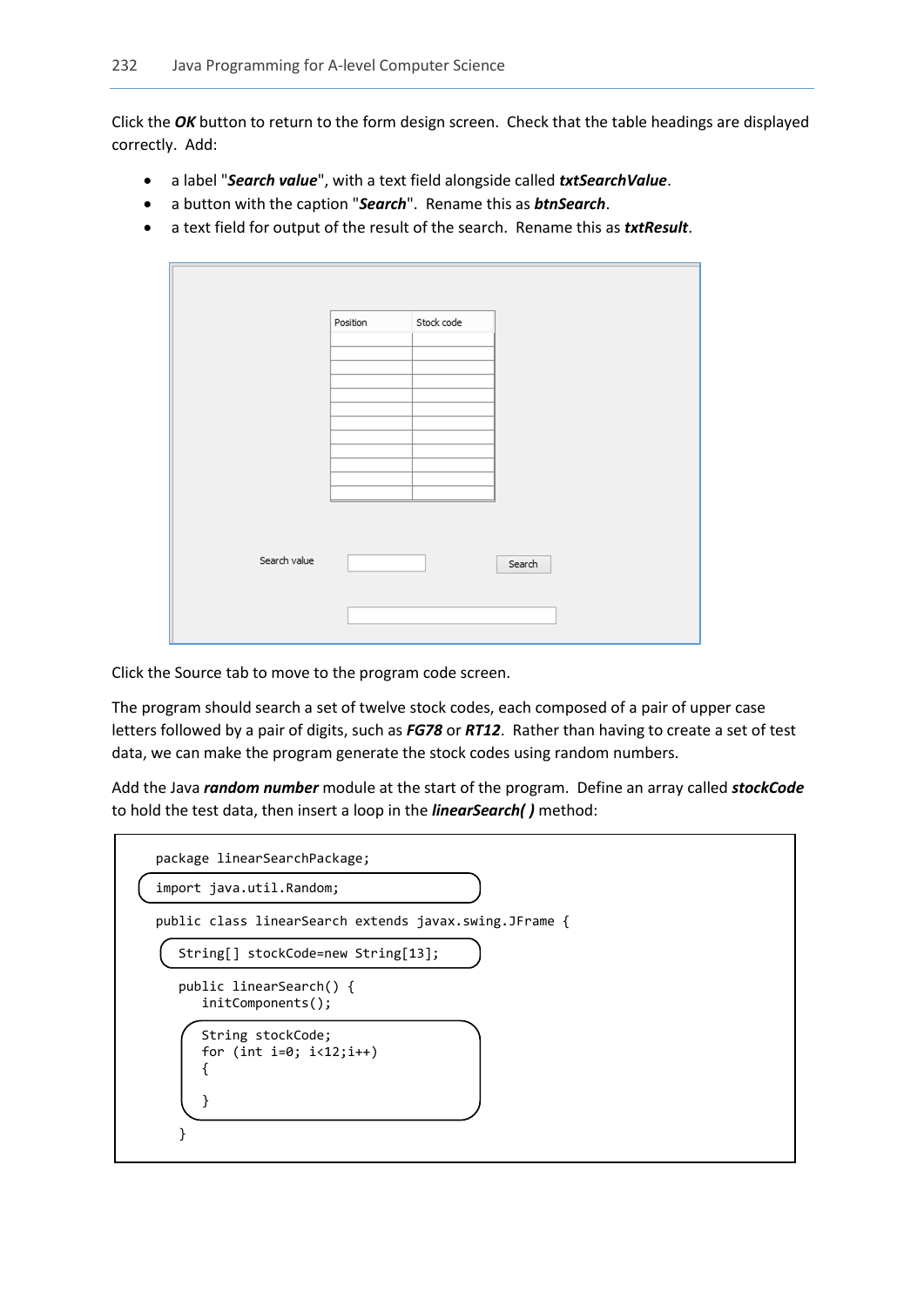To generate the stock codes, we need to know how random numbers are produced in Java. To start the random number generator, we use:

# *Random r = new Random( );*

We obtain random numbers with lines such as:

$$
int n = r.next Int(10);
$$

The number in brackets after *nextInt* specifies the range for the random number. The command *nextInt(10)* will produce a number between **0** and **9**.

To produce the letters at the start of the stock code, we can make use of *ASCII values*. These are numbers allocated to each of the characters of the keyboard, and are standardised for all computer systems. *Upper case letters* are numbered in sequence:

 *A has ASCII value 65,*

 *B has ASCII value 66,*

and so on up to *Z* which has *ASCII code value 90*. If we generate a random number in the range **65-90**, this can be converted to the corresponding upper case letter.

Add lines of code to the loop in the *linearSearch( )* method. We begin by inserting a sequence number into the left column of the table. The random number generator is started, and a loop generates two ASCII values in the range 65-90 using the formula:

# *65 + r.nextInt(26)*

The ASCII values are converted to upper case letters, which are then added to create the stock code. The stock code is finally displayed in the right column of the table.

```
 public linearSearch() {
        initComponents();
        String stockCode;
       for (int i=0; i<12;i++)
\overline{\mathcal{L}} tblStockCodes.getModel().setValueAt(i+1,i,0); 
            Random r = new Random();
             stockCode="";
            for (int j=0; j<2; j++)\vert {
                 char randomChar = (char) (65 + r.nextInt(26)); stockCode += String.valueOf(randomChar);
 }
             tblStockCodes.getModel().setValueAt(stockCode,i,1);
        }
    }
```
Run the program. Check that a *Position* number and random two letter *Stock code* are displayed on each row of the table, similar to the illustration below.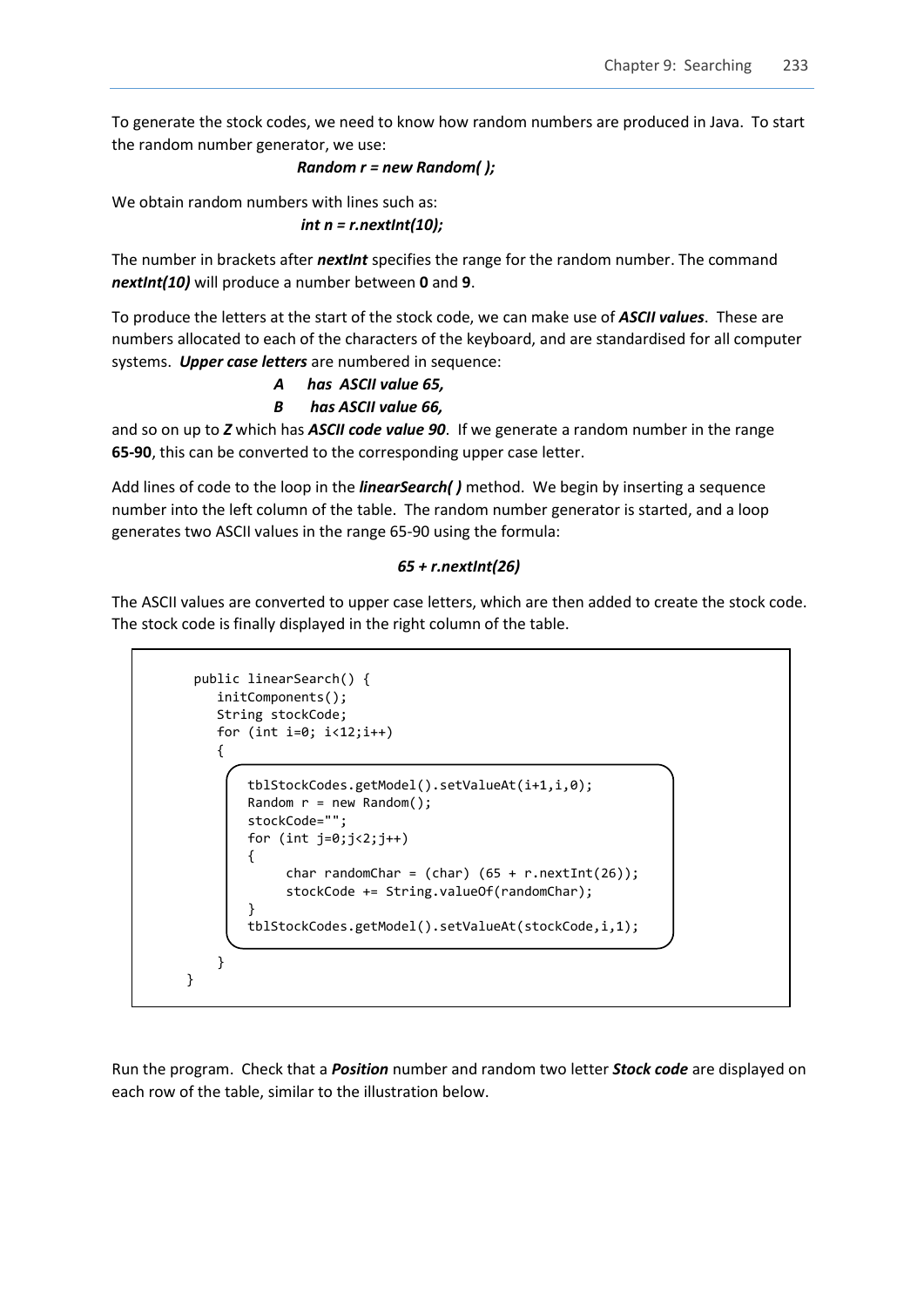| $\frac{\mathcal{L}}{2}$ |          |                   | $\Box$ x<br>- |
|-------------------------|----------|-------------------|---------------|
|                         |          |                   |               |
|                         |          |                   |               |
|                         |          |                   |               |
|                         | Position | Stock code        |               |
|                         |          | 1 ZO              |               |
|                         |          | 2NR               |               |
|                         |          | 3 IW              |               |
|                         |          | $4$ <sub>KG</sub> |               |
|                         |          | $5$ <sub>RF</sub> |               |
|                         |          | 6 LE              |               |
|                         |          | $7$ HK            |               |
|                         |          | 8TE               |               |
|                         |          | $9$ <sub>QC</sub> |               |
|                         |          | 10 HY             |               |
|                         |          | 11ND              |               |
|                         |          | 12 BI             |               |
|                         |          |                   |               |

Close the program window and return to the NetBeans editing screen.

We need to add two digits, each in the range *0-9*, to complete the stock code. Numbers have been allocated ASCII values in a similar way to letters:

- *0 has ASCII value 48,*
- *1 has ASCII value 49,*

and so on up to *9* which has *ASCII code value 57*. Return to the loop in the *linearSearch( )* method. Add lines of code to generate *ASCII values* between *48* and *57*, then convert these into characters to add to the stock code:

```
for (int i=0; i<12;i++) {
              tblStockCodes.getModel().setValueAt(i+1,i,0); 
             Random r = new Random();
              stockCode="";
             for (int j=0; j<2; j++)\begin{array}{ccc} \end{array}char randomChar = (char) (65 + r.nextInt(26)); stockCode +=String.valueOf(randomChar);
\begin{array}{ccc} \end{array}for (int j=0; j<2; j++) {
                  char randomChar = (char) (48 + r.nextInt(10)); stockCode +=String.valueOf(randomChar);
\begin{array}{ccc} \end{array} tblStockCodes.getModel().setValueAt(stockCode,i,1);
         }
```
L

L

Run the program. Check that full stock codes consisting of two letters and two digits are generated, as shown below.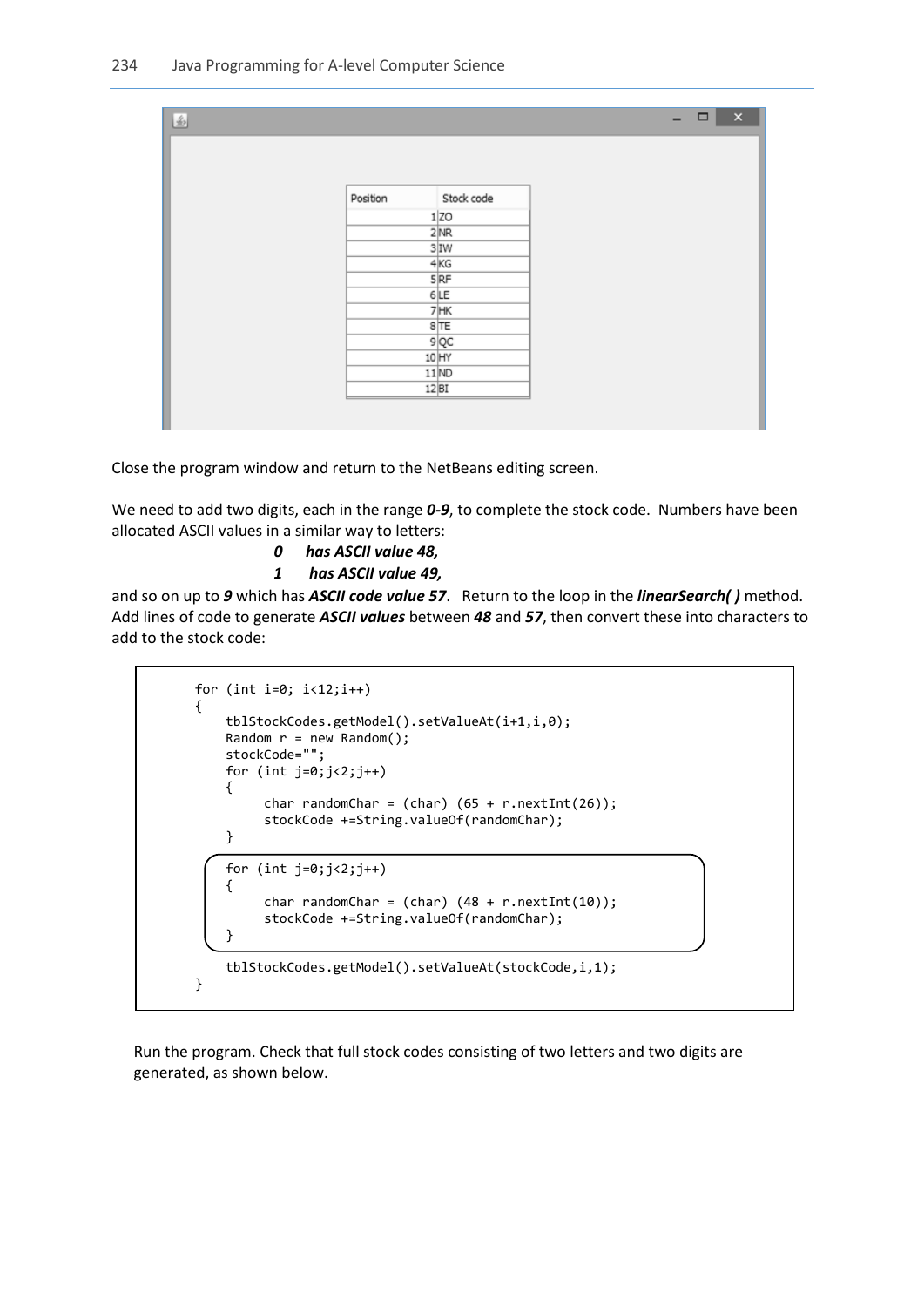|  | Position | Stock code |  |
|--|----------|------------|--|
|  |          | $1$ DX66   |  |
|  |          | 2 IAS8     |  |
|  |          | 3 TS78     |  |
|  |          | 4HO91      |  |
|  |          | 5 XZ47     |  |
|  |          | 6 QL47     |  |
|  |          | 7GJ29      |  |
|  |          | 8 KT60     |  |
|  |          | 9 YE96     |  |
|  |          | 10 UC42    |  |
|  |          | 11 KA05    |  |
|  |          | 12 AC59    |  |

Close the program window and return to the NetBeans editing screen. Use the *Design* tab to move to the form layout page.

We are now ready to set up the search procedure. A flow chart for the *linear search* algorithm is given on the next page.

Double click the '*Search*' button to create a method. Begin by adding a loop to transfer the stock codes from the table into the *stockCode* array. We will also collect the required search value from the *txtSearchValue* text field.

```
 private void btnSearchActionPerformed(java.awt.event.ActionEvent evt) { 
           for (int i=1; i<=12;i++)
          \mathcal{L}_{\mathcal{L}_{\mathcal{L}}} stockCode[i]=(String) tblStockCodes.getModel().getValueAt(i-1,1);
\vert \vert \vert \vert \vert String searchValue=txtSearchValue.getText();
       }
```
We will now add the loop to check each of the data items until either the required stock code is found, or the end of the array is reached.

```
 String searchValue=txtSearchValue.getText();
       int position=1;
       Boolean found=false;
       while (found==false && position<=12)
 {
           if(stockCode[position].equals(searchValue))
 {
          found=true;<br>}
 }
           else
 {
          position++;<br>}
 }
       }
```
 $\mathsf{l}$ 

 $\mathsf{l}$ 

 $\overline{\phantom{a}}$ 

}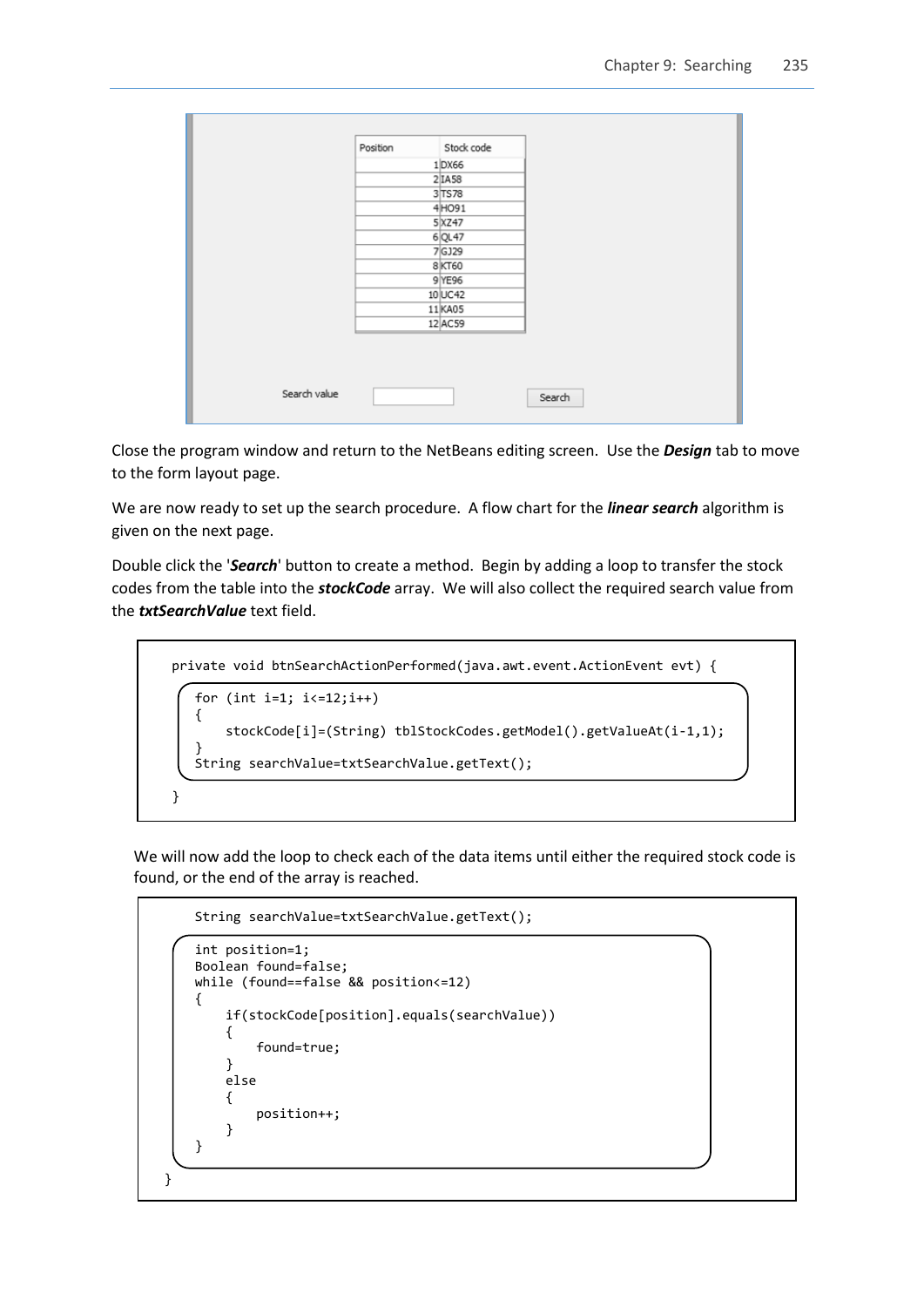Linear search algorithm:

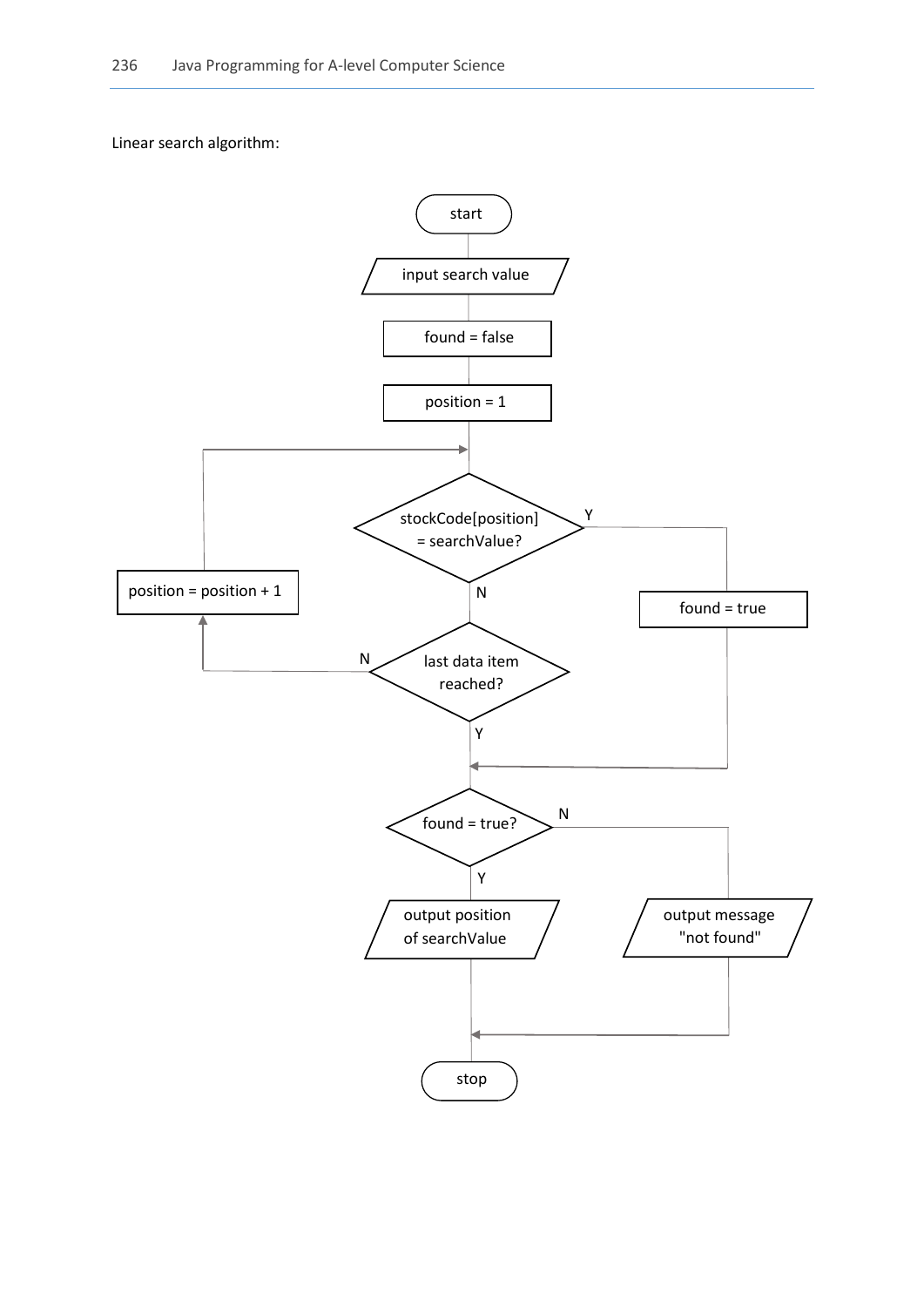The final step is to output the position in the table where the required stock code was found, or give a message that the stock code was not found.



Run the program. Check that correct messages are given when searches are carried out for stock codes in the list, and also codes not present in the table.

| $\underline{\underline{\mathscr{L}}}_2$ |                     |                       |                                                                                          | $\Box$ | $\pmb{\times}$ |
|-----------------------------------------|---------------------|-----------------------|------------------------------------------------------------------------------------------|--------|----------------|
|                                         |                     |                       |                                                                                          |        |                |
|                                         |                     |                       |                                                                                          |        |                |
|                                         | Position            | Stock code            |                                                                                          |        |                |
|                                         |                     | $1$ PB36<br>$2$ XU00  |                                                                                          |        |                |
|                                         |                     | 3FS22                 |                                                                                          |        |                |
|                                         |                     | $4$ AE10              |                                                                                          |        |                |
|                                         |                     | $5$ DF77<br>$6$ QF67  |                                                                                          |        |                |
|                                         |                     | 7UF89                 |                                                                                          |        |                |
|                                         |                     | 8 TB 19<br>$9$ JK51   |                                                                                          |        |                |
|                                         |                     | 10 CT59               |                                                                                          |        |                |
|                                         |                     | $11$ HZ75<br>12 DD 25 |                                                                                          |        |                |
|                                         |                     |                       |                                                                                          |        |                |
|                                         |                     |                       |                                                                                          |        |                |
|                                         |                     |                       |                                                                                          |        |                |
| Search value                            | AE10                |                       | $\fbox{\parbox{1.5cm} {\begin{tabular}{ c c } \hline & Search \\\hline \end{tabular}}}}$ |        |                |
|                                         |                     |                       |                                                                                          |        |                |
|                                         | Found at position 4 |                       |                                                                                          |        |                |
|                                         |                     |                       |                                                                                          |        |                |
|                                         |                     |                       |                                                                                          |        |                |
|                                         |                     |                       |                                                                                          |        |                |
|                                         |                     |                       |                                                                                          |        |                |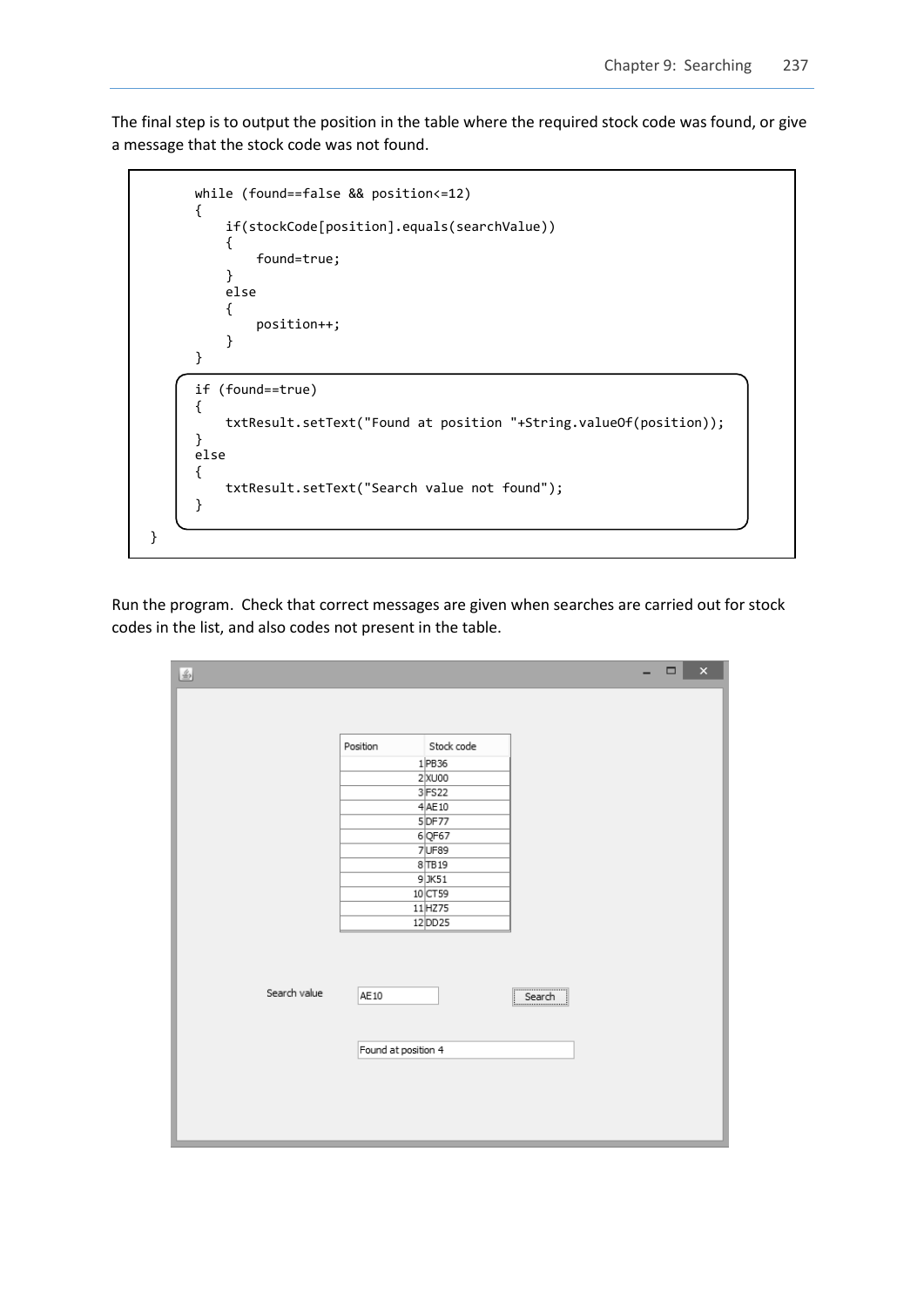# Binary search

Linear searches are used with unsorted data, but we can user the faster and more efficient *Binary Search* method if the data is first sorted into alphabetical or numerical order. Speed can be important when searching large quantities of data.

The strategy used in a *Binary Search* is to first examine the *middle* item of the data set. There will be three possible outcomes:

- The required item is *found* and the search can end.
- The middle item is **after** the required item in the sequence.
- The middle item is **before** the required item.

For example, let us search for the item *64* in the data set:

| 12 | $-17$<br>- - | $\sim$ 38 | 45 | 64 | - 73 | - 82 |  |
|----|--------------|-----------|----|----|------|------|--|
|    |              |           |    |    |      |      |  |

The position of the middle item is found by averaging the index numbers of the first and last array elements, ignoring any decimal fraction:

$$
\frac{(0+7)}{2} = 3.5
$$
 which is truncated to 3

Element 3 will be checked first:

| 12   | 17  | 38  | 45     | 64  | 72<br>د | 82  | 106   |
|------|-----|-----|--------|-----|---------|-----|-------|
| [0]  | 541 | [2] | $[3]$  | [4] | [5]     | [6] | [7]   |
| left |     |     |        |     |         |     | right |
|      |     |     | middle |     |         |     |       |

The required search item is 64, so this must lie after position 3 which contains a smaller number. All the array elements up to position 3 can be eliminated from the search, and the left pointer for the remaining group of search items is moved to position 4. The binary search is now repeated, focussing only on the remaining group of data items. A new middle position is calculated:

$$
\frac{(4+7)}{2} = 5.5
$$
 which is truncated to 5

Element 5 will be checked next:

| ◠ | 20 | 5 | 64       | 73     | 82  | 106   |
|---|----|---|----------|--------|-----|-------|
|   | ิว | ◠ | $^{[4]}$ | [5]    | [6] | ורו   |
|   |    |   | left     |        |     | right |
|   |    |   |          | middle |     |       |

The required search item 64 is now less than the value of the middle item examined. All the array elements from position 5 upwards can be eliminated from the search, and the right pointer for the remaining group of items moved to position 4. A new middle position is calculated:

$$
\frac{(4+4)}{2} = 4
$$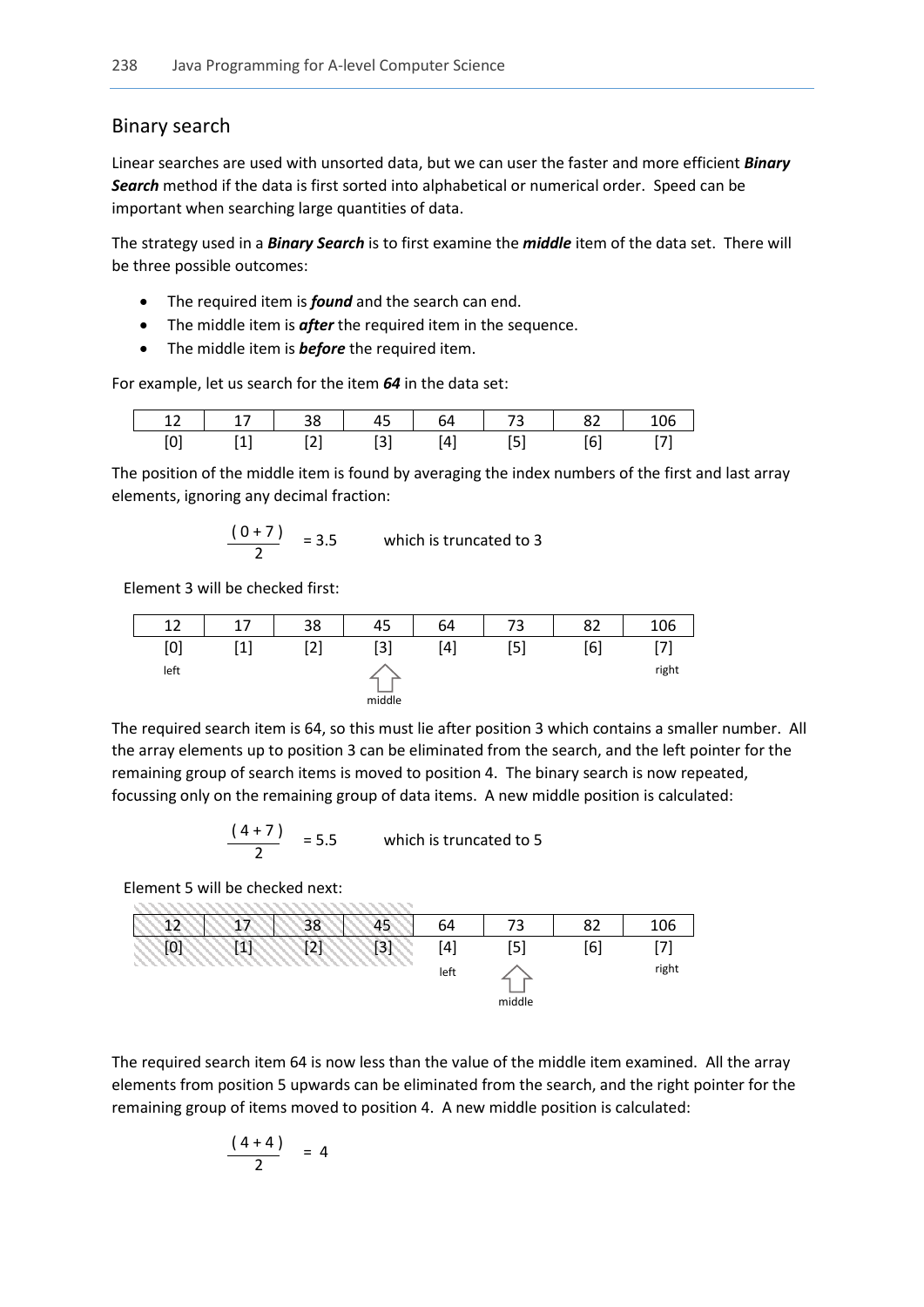Element 4 will be checked next. The required item has been found:



We have seen how this method will find items which are present in the data set, but what would happen if we tried to search for an item that was not present, such as *58*?

The search would proceed in the same way as before, up to the point that position 4 was checked:



At this point we know that the required data item *58* should lie to left of position 4, so the right pointer is moved back to position 3.



The left and right pointers, used to mark the limits of the remaining unsearched data, cross over one another. This indicates that there is no further data to search and required item cannot be present. The search can end, and a warning message can be displayed for the user.

For the next project, we will produce a program to carry out a binary search of twelve words, sorted beforehand into alphabetical order. To demonstrate the operation of the binary search, the program will indicate the *left*, *right* and *middle* positions of the remaining group of unsearched data at each stage during the search procedure.

A flowchart for the binary search algorithm is given on the next page.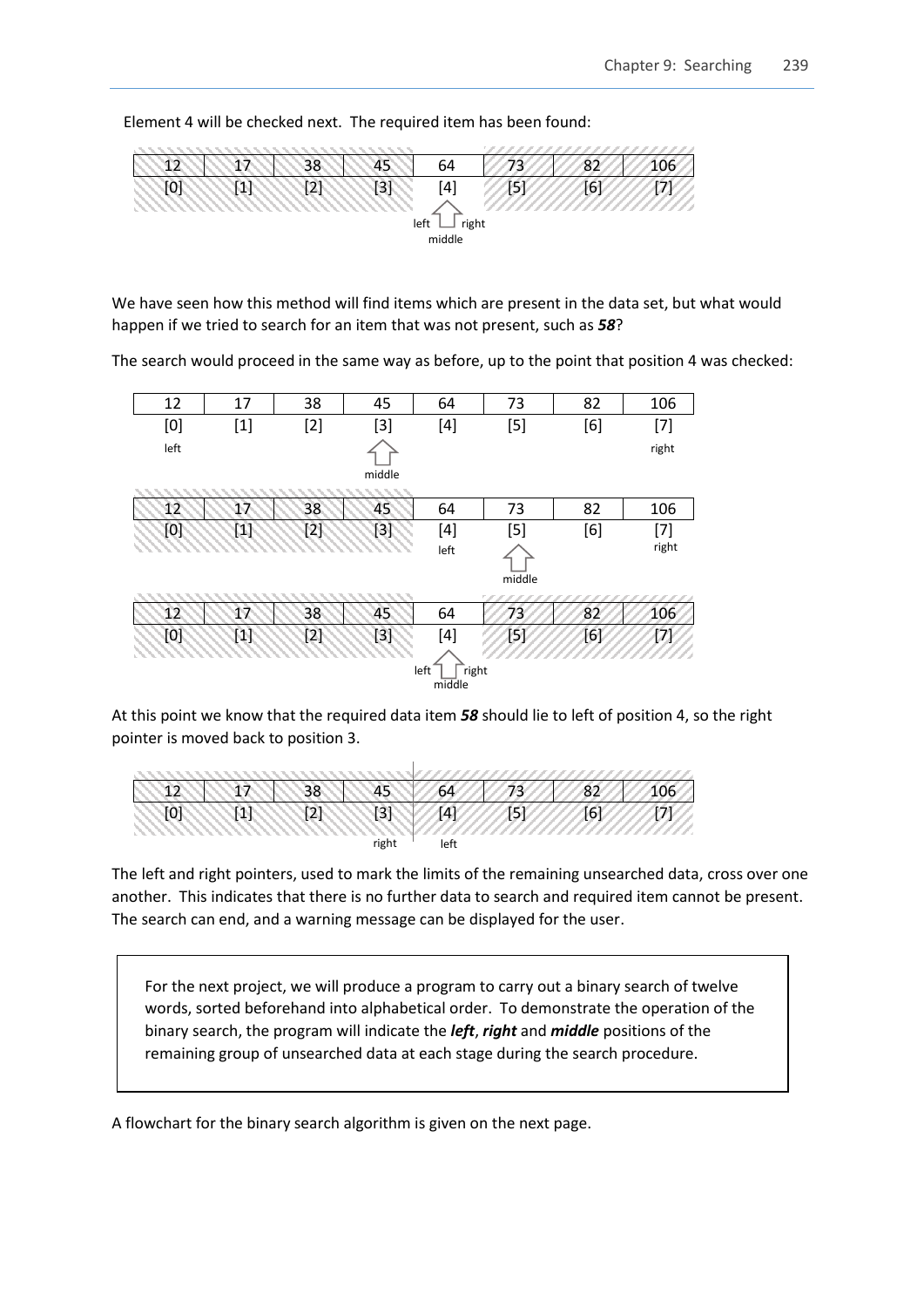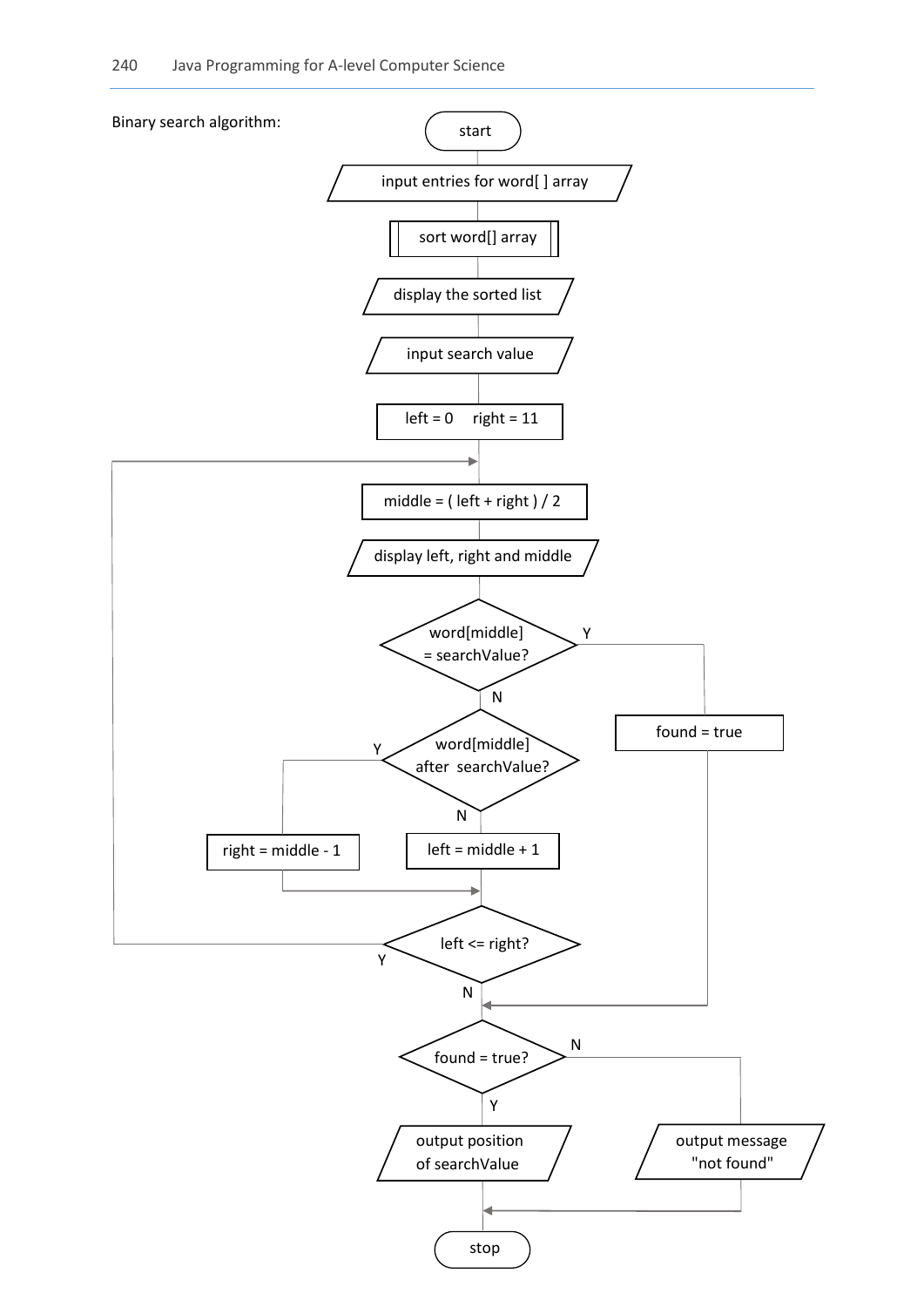Begin the project in the standard way. Close all previous projects, then set up a *New Project*. Give this the name *binarySearch*, and ensure that the *Create Main Class* option is not selected.

Return to the NetBeans editing page. Right-click on the *binarySearch* project, and select *New* / *JFrame Form*. Give the *Class Name* as *binarySearch*, and the *Package* as *binarySearchPackage*. Return to the NetBeans editing screen.

- Right-click on the *form*, and select *Set layout* / *Absolute layout*.
- Go to the *Properties* window on the bottom right of the screen and click the *Code* tab. Select the option: *Form Size Policy* / *Generate pack()* / *Generate Resize code*.
- Click the Source tab above the design window to open the program code. Locate the main method. Use the + icon to open the program lines and change the parameter "*Nimbus*" to "*Windows*".

Run the program and accept the *main* class which is offered. Check that a blank window appears and has the correct size and colour scheme. Close the program and return to the editing screen. Click the Design tab to move to the form layout view.

| Title 1 | Title 2 | Title 3 | Title 4 |  |
|---------|---------|---------|---------|--|
|         |         |         |         |  |
|         |         |         |         |  |
|         |         |         |         |  |
|         |         |         |         |  |

Add a *Table* component to the form. Rename this as *tblSearch*.

Go to the *Properties* window for the table and locate the *model* property. Click in the right column to open the editing window. Set the number of *Rows* to 12, and the number of *Columns* to 4.

Give *titles* and *data types* for the columns:

| <b>Position</b> | <b>Integer</b> |
|-----------------|----------------|
| Data            | <b>String</b>  |
| Left, right     | <b>String</b>  |
| <b>Middle</b>   | <b>String</b>  |
|                 |                |

Set only the *Data* column to be editable.

| Table Settings | Default Values                       |         |          |           |
|----------------|--------------------------------------|---------|----------|-----------|
|                | Specify Title and Column Types Here: |         |          |           |
| Column         | Title                                | Type    | Editable | Insert    |
| 1              | Position                             | Integer |          | Delete    |
| $\overline{2}$ | Data                                 | String  | ▿        |           |
| 3              | Left, right                          | String  |          | Move Up   |
| 4              | Middle                               | String  |          | Move Down |
|                |                                      |         |          |           |
|                |                                      |         |          |           |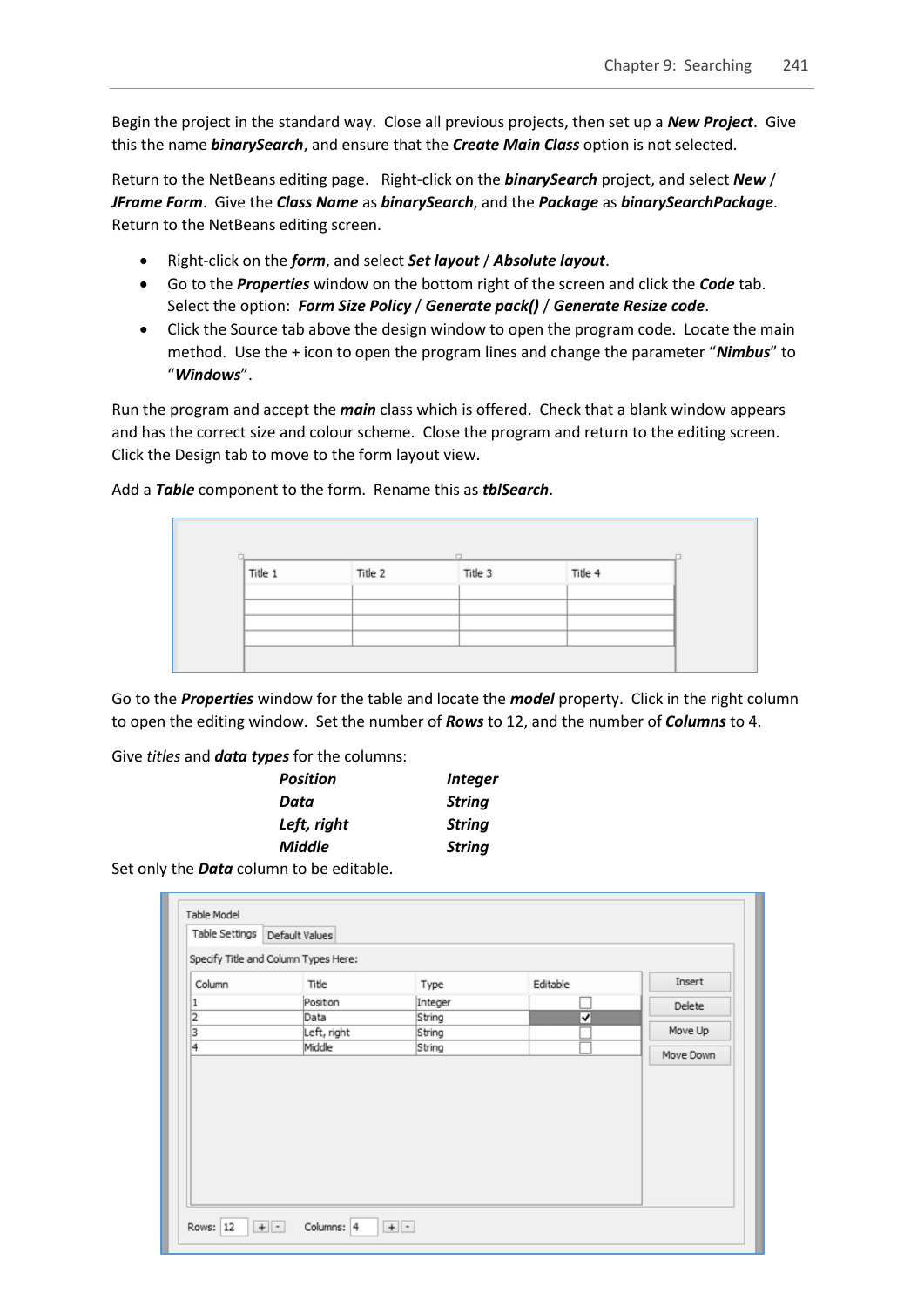Click *OK* to return to the form design screen. Check that the table headings are displayed correctly. Add:

- a button with the caption "*Sort*". Rename this as *btnSort*.
- a label "*Search value*", with a text field alongside called *txtSearchValue*.
- a button with the caption "*Search*". Rename this as *btnSearch*.
- a text field for output of the result of the search. Rename this as *txtResult*.

| Position     | Data | Left, right | Middle |      |
|--------------|------|-------------|--------|------|
|              |      |             |        |      |
|              |      |             |        |      |
|              |      |             |        |      |
|              |      |             |        | Sort |
|              |      |             |        |      |
|              |      |             |        |      |
|              |      |             |        |      |
|              |      |             |        |      |
|              |      |             |        |      |
| Search value |      | Search      |        |      |
|              |      |             |        |      |
|              |      |             |        |      |
|              |      |             |        |      |

Use the *Source* tab to move to the program code view. We will begin by adding a Java module for editing the table and defining an array to hold the data values. Add a series of words to the array as test data. The user will be able to edit these entries later if they wish, when the program is running.

| import javax.swing.table.TableCellEditor;<br>public class binarySearch extends javax.swing.JFrame {<br>String[] word=new String[12];<br>public binarySearch() {                                                                                                                          |
|------------------------------------------------------------------------------------------------------------------------------------------------------------------------------------------------------------------------------------------------------------------------------------------|
|                                                                                                                                                                                                                                                                                          |
|                                                                                                                                                                                                                                                                                          |
|                                                                                                                                                                                                                                                                                          |
| $initComponents()$ ;                                                                                                                                                                                                                                                                     |
| $word[0] = "zero";$<br>$word[1] = "one";$<br>$word[2] = "two";$<br>$word[3] = "three";$<br>$word[4] = "four";$<br>$word[5] = "five";$<br>$word[6] = "six";$<br>$word[7] = "seven";$<br>$word[8] = "eight";$<br>$word[9] = "nine";$<br>$word[10] = "ten";$<br>$word[11] = "eleven";$<br>} |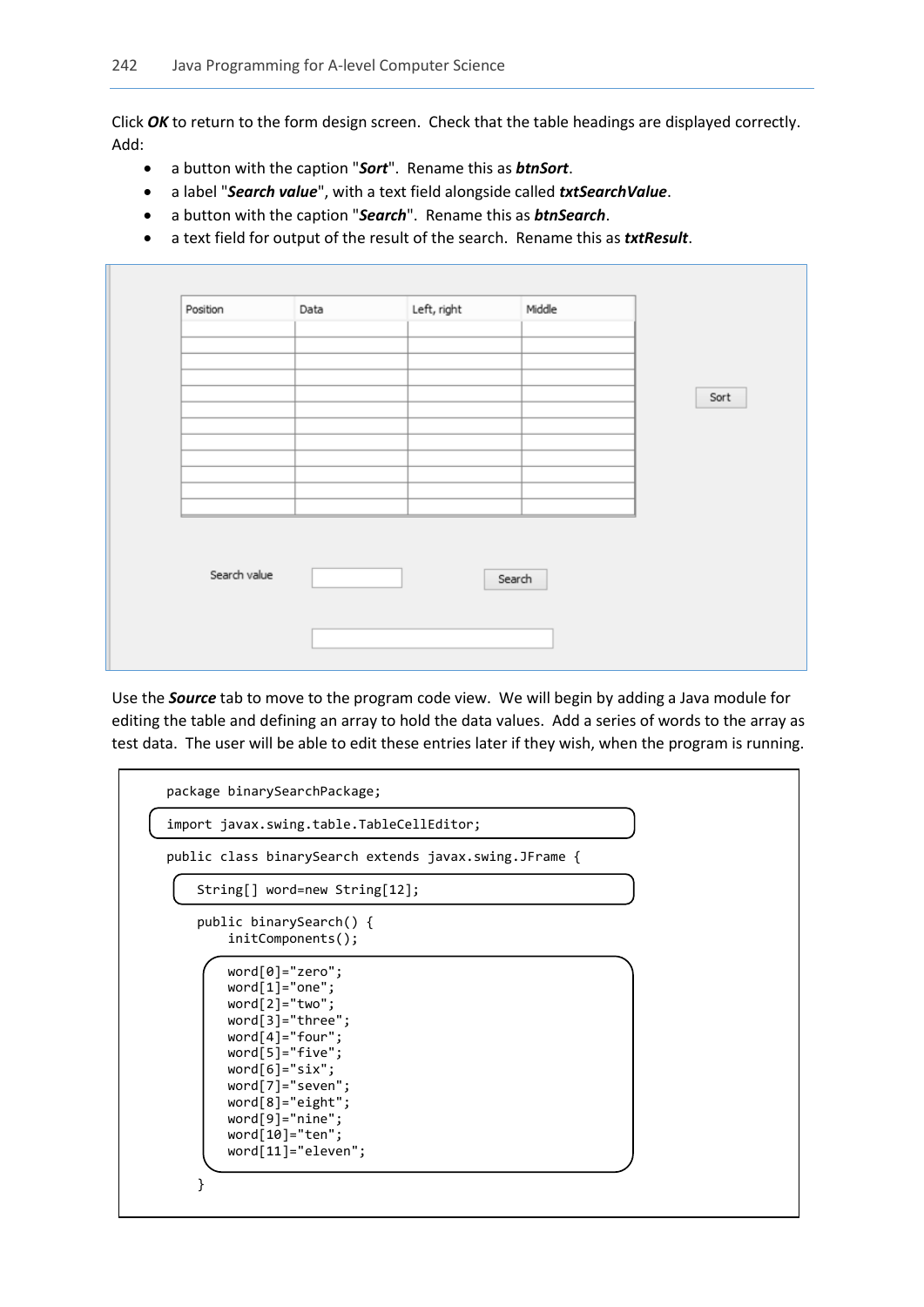Add a loop to number the rows of the table and copy the array values into the Data column.

```
 word[10]="ten";
     word[11]="eleven"; 
    for (int i=0; i<12; i++) {
         tblSearch.getModel().setValueAt(i,i,0);
         tblSearch.getModel().setValueAt(word[i],i,1); 
     } 
 }
```
Run the program and check that the row numbers and data items are displayed correctly.

| Position | Data      | Left, right | Middle |      |
|----------|-----------|-------------|--------|------|
|          | $0$ zero  |             |        |      |
|          | $1$ one   |             |        |      |
|          | $2 $ two  |             |        |      |
|          | 3 three   |             |        |      |
|          | 4 four    |             |        | Sort |
|          | $5$ five  |             |        |      |
|          | $6$ six   |             |        |      |
|          | 7seven    |             |        |      |
|          | 8 eight   |             |        |      |
|          | 9 nine    |             |        |      |
|          | $10$ ten  |             |        |      |
|          | 11 eleven |             |        |      |

Close the program window and return to the NetBeans editing screen.

The *binary search* will only work for sorted data, so we will use a *bubble sort* method to arrange the words in alphabetical order. Click the Design tab to move to the form layout view. Double click the "*Sort*" button to create the method, then add lines of code for the bubble sort.

We will begin by closing the table editor, to ensure that all data values are available for processing. We will then collect the data items from the table and transfer them back into the *word[ ]* array.

```
private void btnSortActionPerformed(java.awt.event.ActionEvent evt) { 
    {
         TableCellEditor editor = tblSearch.getCellEditor();
         if (editor != null) 
         {
              editor.stopCellEditing();
 } 
       for (int i=0; i<12; i++)
\vert {
            word[i]=(String) tblSearch.getModel().getValueAt(i,1);
         } 
    }
```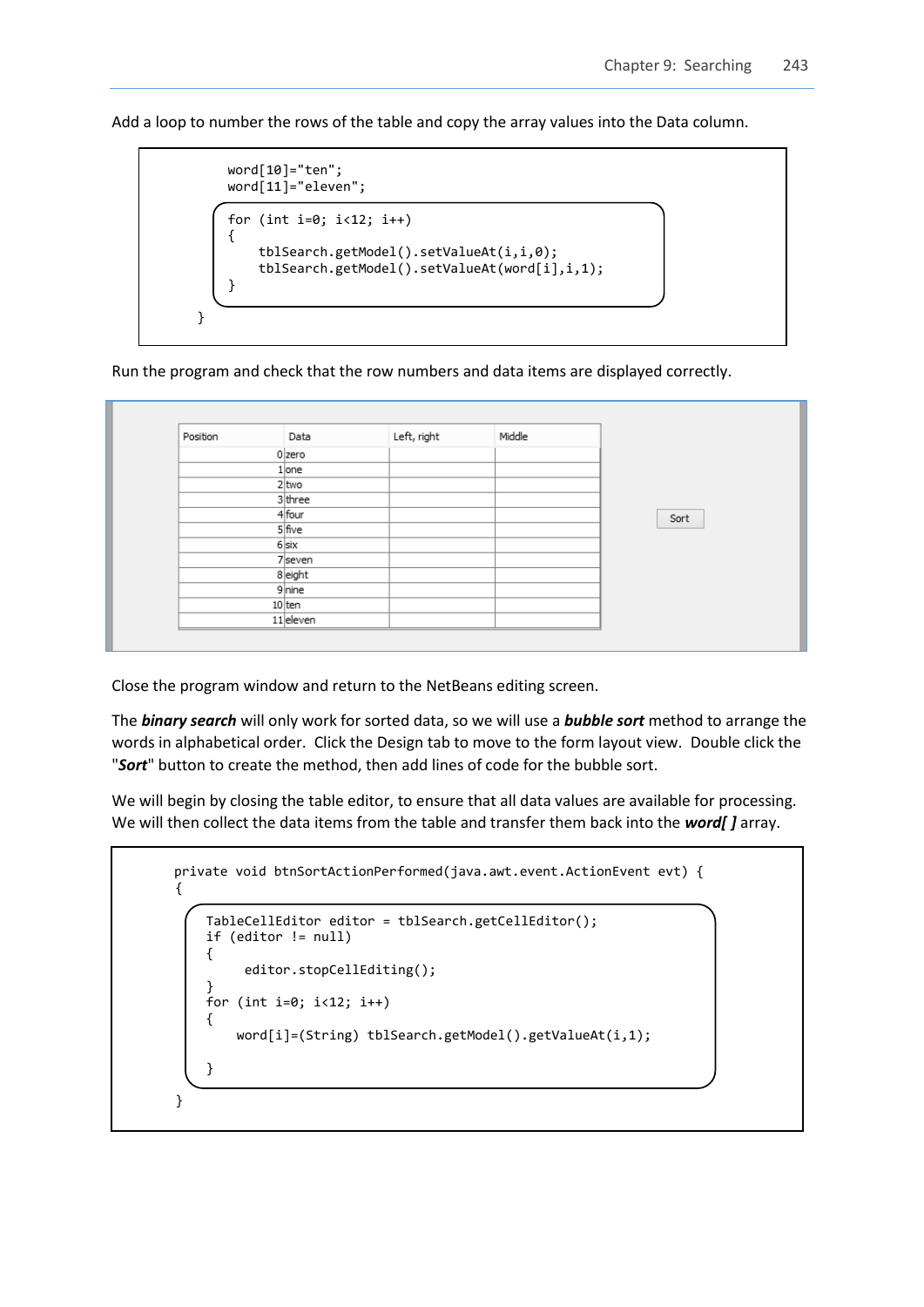The next step is to add the bubble sort loop.

```
 for (int i=0; i<12; i++)
          {
                word[i]=(String) tblSearch.getModel().getValueAt(i,1);
          } 
          Boolean swap=true;
          String tempWord;
          while (swap==true)
          {
                swap=false;
                for (int i=0; i<11;i++)
                { 
                     if (word[i].compareTo(word[i+1])>0)
\begin{array}{ccc} & & & \\ \hline & & & \end{array} swap=true;
                         tempWord=word[i];
                         word[i] = word[i+1];word[i+1]=tempWord;<br>}
\begin{array}{ccc} & & & \\ & & & \end{array} }
          } 
     }
```
The final step is to redisplay the sorted data in the table.



Run the program and check that the list of words in the table can be sorted into alphabetical order correctly, as shown below.

It should be possible to edit the data in the table, then re-sort the new data set.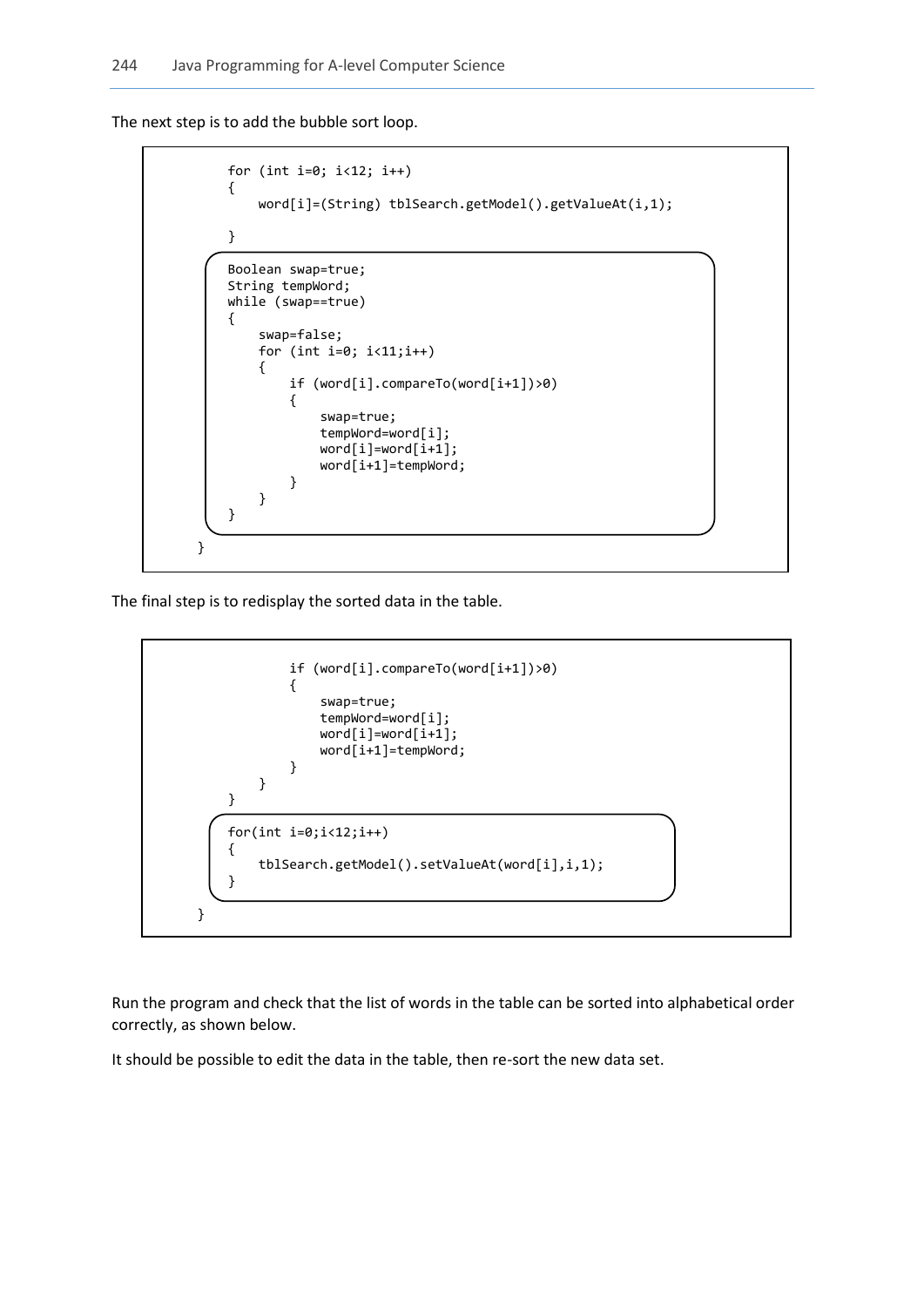| Position     | Data      | Left, right | Middle |      |
|--------------|-----------|-------------|--------|------|
|              | $0$ eight |             |        |      |
|              | 1 eleven  |             |        |      |
|              | $2$ five  |             |        |      |
|              | 3 four    |             |        |      |
|              | 4 nine    |             |        | Sort |
|              | $5$ one   |             |        |      |
|              | $6$ seven |             |        |      |
|              | $7$ six   |             |        |      |
|              | 8 ten     |             |        |      |
|              | 9 three   |             |        |      |
|              | 10 two    |             |        |      |
|              | $11$ zero |             |        |      |
| Search value |           |             | Search |      |
|              |           |             |        |      |

Close the program window and return to the NetBeans editing screen. Use the *Design* tab to move to the form layout view.

We will now set up the *binary search* procedure. Double click the "*Search*" button to create an empty method. We will add lines of code to carry out a series of tasks:

- Define an array called *limit[ ]* which will display information about the positions of the left and right pointers at different stages during the binary search. This will help us to understand how the program has carried out the search procedure.
- Use a loop to collect the data values from the table and transfer them to the *word[ ]* array, ready for searching.
- Within the loop we will also initialise the entries in the *limit[ ]* array to be blank, and clear the columns of the table which will display the pointer information.
- Finally, we will collect the *search value* entered in the text field by the user.

```
 private void btnSearchActionPerformed(java.awt.event.ActionEvent evt) {
```

```
 String[] limit=new String[12]; 
        for (int i=0; i<12;i++) {
             word[i]=(String) tblSearch.getModel().getValueAt(i,1); 
            limit[i]=""; tblSearch.getModel().setValueAt("",i,2); 
             tblSearch.getModel().setValueAt("",i,3);
\vert \vert \vert String searchValue=txtSearchValue.getText();
```

```
 }
```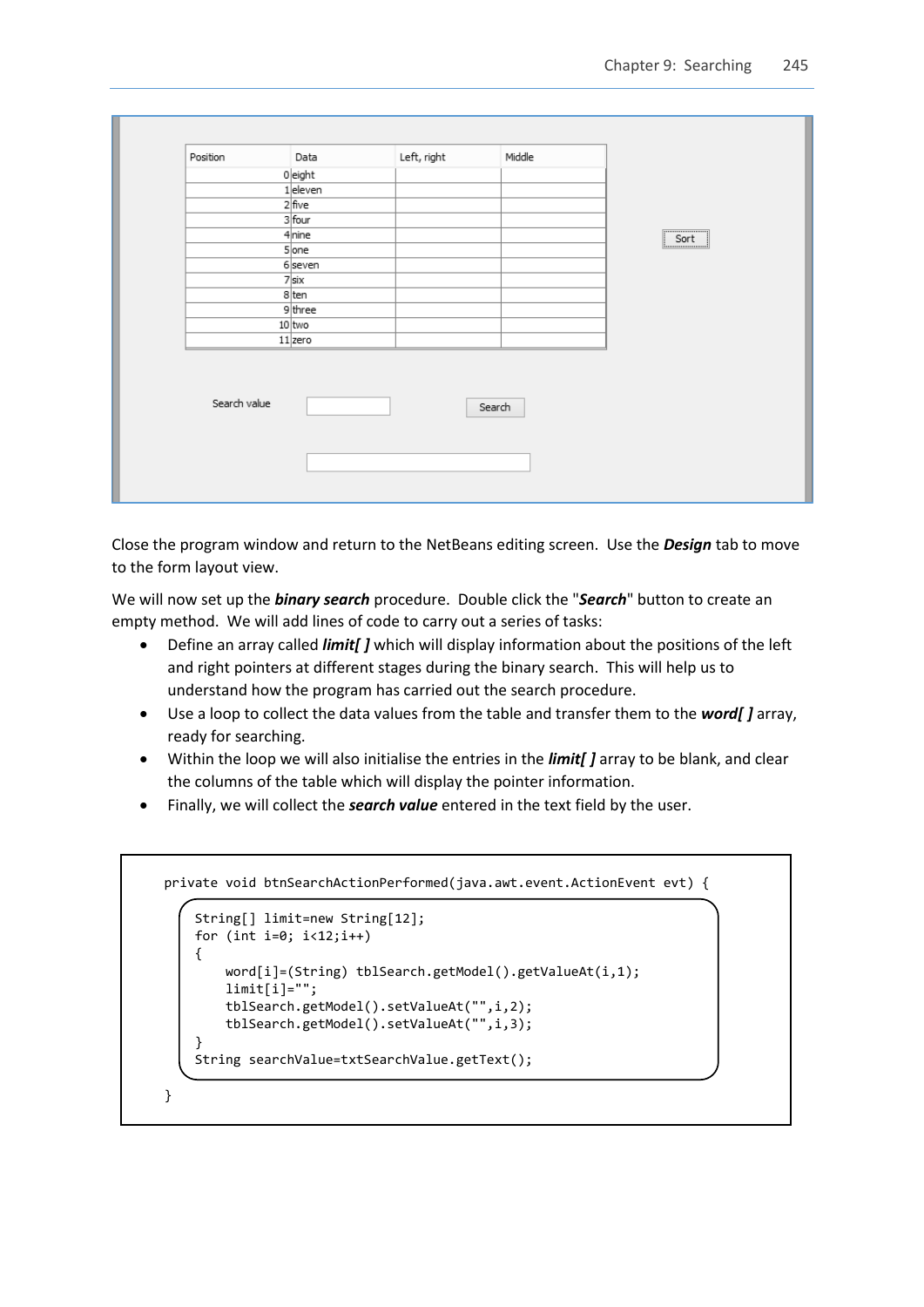L

We will first implement the binary search algorithm as shown in the flowchart above, but without displaying any pointer information. This will allow us to test that the search procedure works correctly.

The program begins by initialising the left and right pointers to the lower and upper limits of the array. We then enter a loop which will continue until either the required data item is found, or we know that it is not present.

Each time around the loop, the program calculates the middle position for the current group of unsearched data items. The array element at the middle position is checked, and the left or right pointer moved if necessary to reduce the size of the unsearched data group.

When the loop ends, a message is displayed to show the result of the search.

```
for (int i=0; i < 12; i++) {
                  word[i]=(String) tblSearch.getModel().getValueAt(i,1); 
                  tblSearch.getModel().setValueAt("",i,2); 
                  tblSearch.getModel().setValueAt("",i,3);
                  limit[i]="";
            }
            String searchValue=txtSearchValue.getText();
            int left=0;
            int right=11;
            int middle=0; 
            Boolean found=false;
            while (found==false && left<=right)
            {
                  middle= Math.round( ((left+right)/2)- 0.5f);
                  if(word[middle].equals(searchValue))
 {
                         found=true;
 }
                  else
 {
                         if (word[middle].compareTo(searchValue)>0)
\begin{array}{ccc} \begin{array}{ccc} \end{array} & \begin{array}{ccc} \end{array} & \begin{array}{ccc} \end{array} & \begin{array}{ccc} \end{array} \end{array} right=middle-1;
\begin{array}{ccc} \vert & \vert & \vert & \vert & \vert \end{array} else
\begin{array}{ccc} \begin{array}{ccc} \end{array} & \begin{array}{ccc} \end{array} & \begin{array}{ccc} \end{array} & \begin{array}{ccc} \end{array} \end{array} left=middle+1;
\begin{array}{ccc} \vert & \vert & \vert & \vert & \vert \end{array} }
            }
            if (found==true)
            {
                  txtResult.setText("Found at position "+String.valueOf(middle));
            }
            else
            {
                  txtResult.setText("Search value not found");
            }
      }
```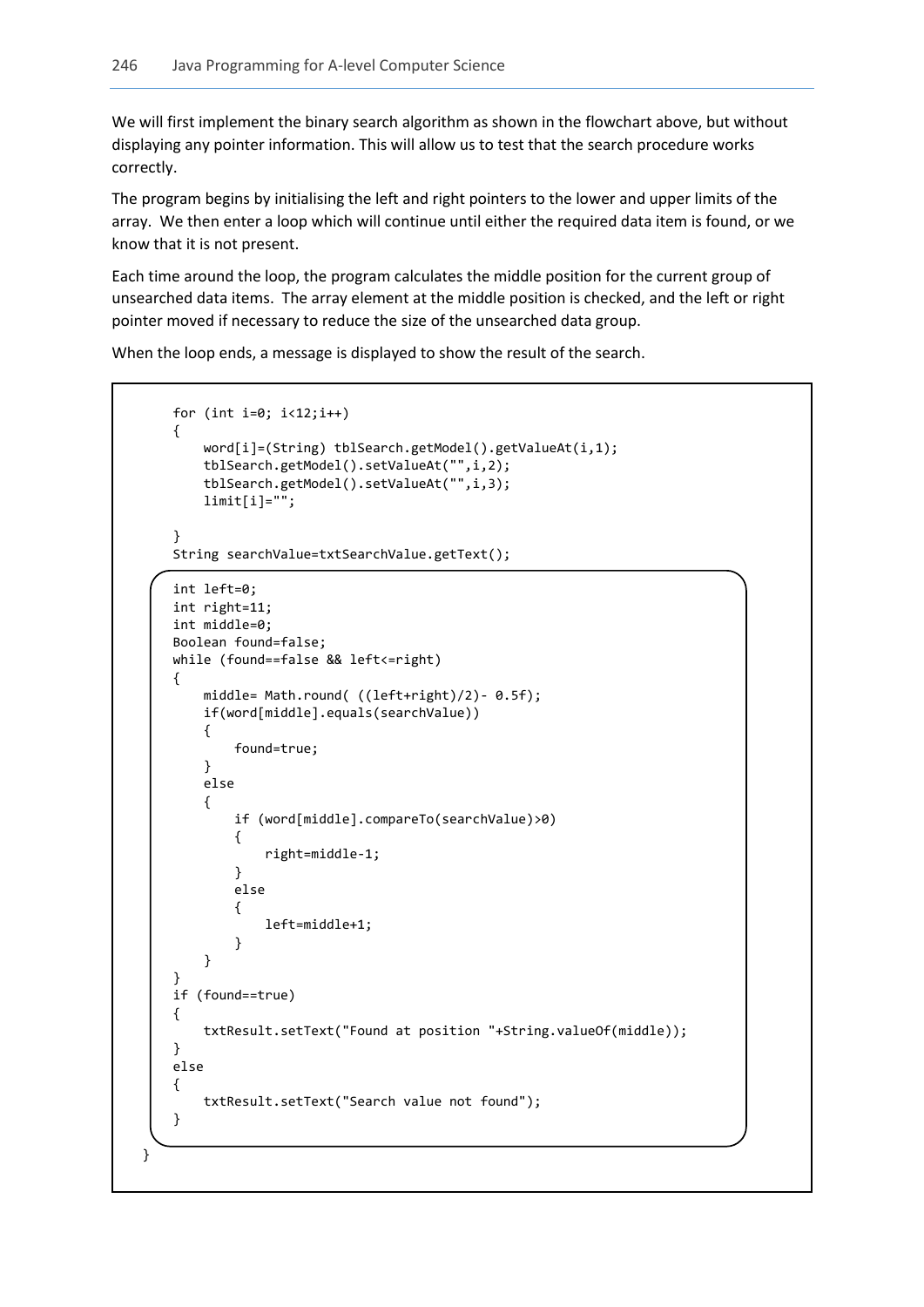Run the program. Be careful to sort the data before carrying out a binary search.

Enter search values and check that the correct search results are displayed, when either the search value is present or not present in the table.

| Position     | Data                  | Left, right                             | Middle |      |
|--------------|-----------------------|-----------------------------------------|--------|------|
|              | $0$ eight             |                                         |        |      |
|              | 1 eleven              |                                         |        |      |
|              | $2$ five              |                                         |        |      |
|              | 3 four                |                                         |        |      |
|              | $4$ <sub>nine</sub>   |                                         |        | Sort |
|              | $5$ one               |                                         |        |      |
|              | 6 seven               |                                         |        |      |
|              | $7$ six               |                                         |        |      |
|              | 8 ten                 |                                         |        |      |
|              | 9three                |                                         |        |      |
|              | $10$ two<br>$11$ zero |                                         |        |      |
|              |                       |                                         |        |      |
| Search value | five                  | $\sqrt{\frac{1}{2}$ Search<br><u> :</u> |        |      |
|              | Found at position 2   |                                         |        |      |

Close the program and return to the NetBeans editing screen.

We will now add lines of code to the program which will show the positions of the *left*, *right* and *middle pointers* as each step of the search is carried out. The additional lines of code are indicated in the program listing on the next page.

When you have added the extra code, run the program and examine the output in the table.

The program begins with *search 1* of the data. At this stage, the *left pointer* is at *position 0*, the *right pointer* is at *position 11*, and *middle* will be calculated as *position 5*. If the required data item happens to be at this position then the search can end:

| Position     | Data                  | Left, right | Middle                                     |      |
|--------------|-----------------------|-------------|--------------------------------------------|------|
|              | $0$ eight             | 1           |                                            |      |
|              | 1 eleven              |             |                                            |      |
|              | $2$ five              |             |                                            |      |
|              | 3 four                |             |                                            |      |
|              | 4 <sub>nine</sub>     |             |                                            | Sort |
|              | 5 one                 |             | 1                                          |      |
|              | $6$ seven             |             |                                            |      |
|              | $7$ six               |             |                                            |      |
|              | 8 ten                 |             |                                            |      |
|              | 9three                |             |                                            |      |
|              | $10$ two<br>$11$ zero | 1           |                                            |      |
|              |                       |             |                                            |      |
| Search value | one                   |             | $F_{\text{Search}}$<br>Search<br><u> :</u> |      |
|              | Found at position 5   |             |                                            |      |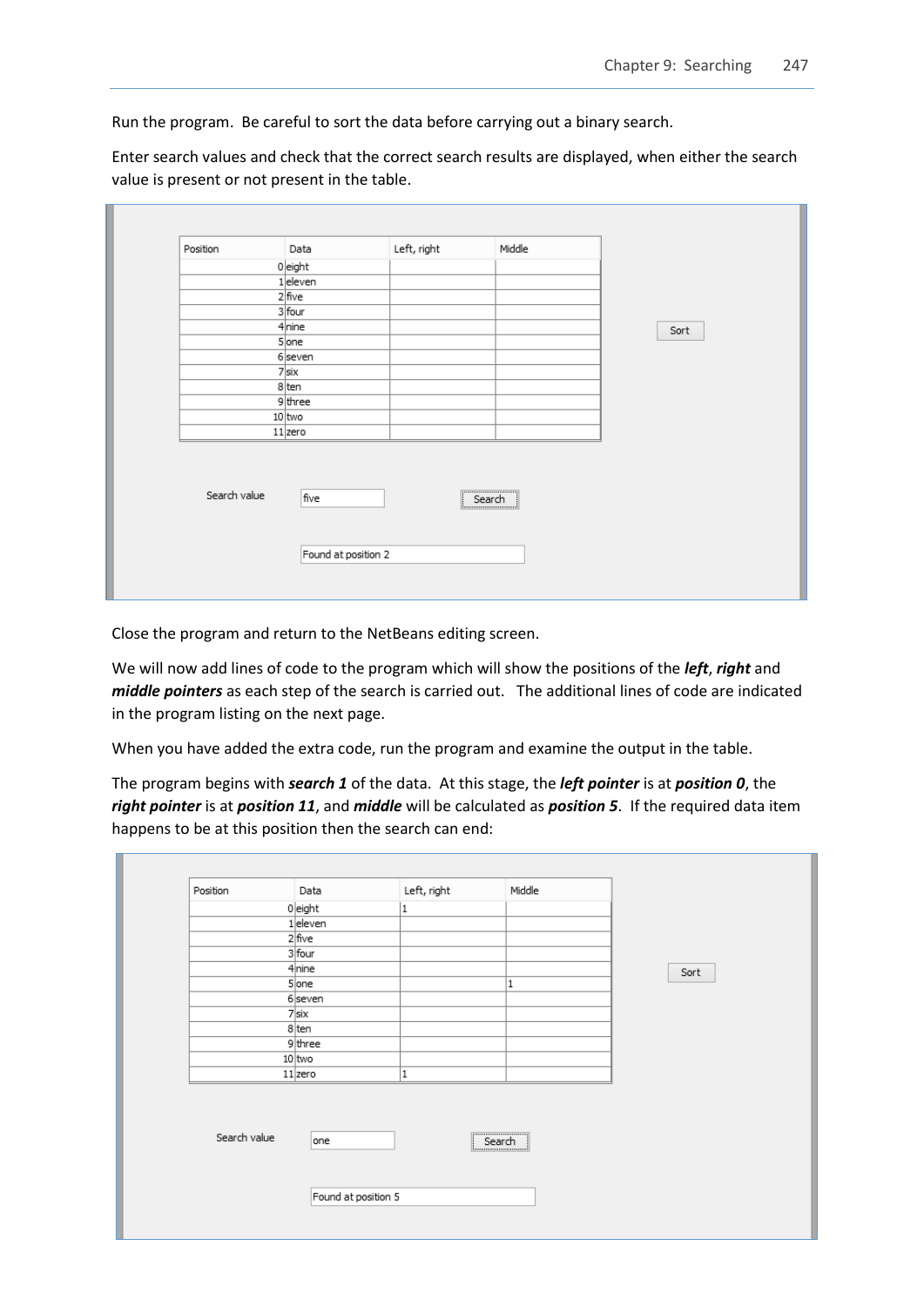1

```
 private void btnSearchActionPerformed(java.awt.event.ActionEvent evt) { 
        String[] limit=new String[12]; 
       for (int i=0; i < 12; i++) {
            word[i]=(String) tblSearch.getModel().getValueAt(i,1); 
           limit[i]=";
            tblSearch.getModel().setValueAt("",i,2); 
            tblSearch.getModel().setValueAt("",i,3); 
        }
        String searchValue=txtSearchValue.getText();
        int left=0;
        int right=11;
        int middle=0;
        int count=1;
        Boolean found=false;
        while (found==false && left<=right)
        {
           middle= Math.round( ((left+right)/2)- 0.5f);
           limit[left]=limit[left]+String.valueOf(count)+" ";
           limit[right]=limit[right]+String.valueOf(count)+" ";
           for (int i=0; i<12; i++)
 {
               tblSearch.getModel().setValueAt(limit[i],i,2);
           } 
           tblSearch.getModel().setValueAt(count,middle,3);
           if(word[middle].equals(searchValue))
\{ found=true;
           }
           else
\{ if (word[middle].compareTo(searchValue)>0)
\{ right=middle-1;
 }
               else
\{ left=middle+1;
 }
           }
           count++;
 }
        if (found==true)
        {
            txtResult.setText("Found at position "+String.valueOf(middle));
        }
        else
        {
            txtResult.setText("Search value not found");
        }
    }
```